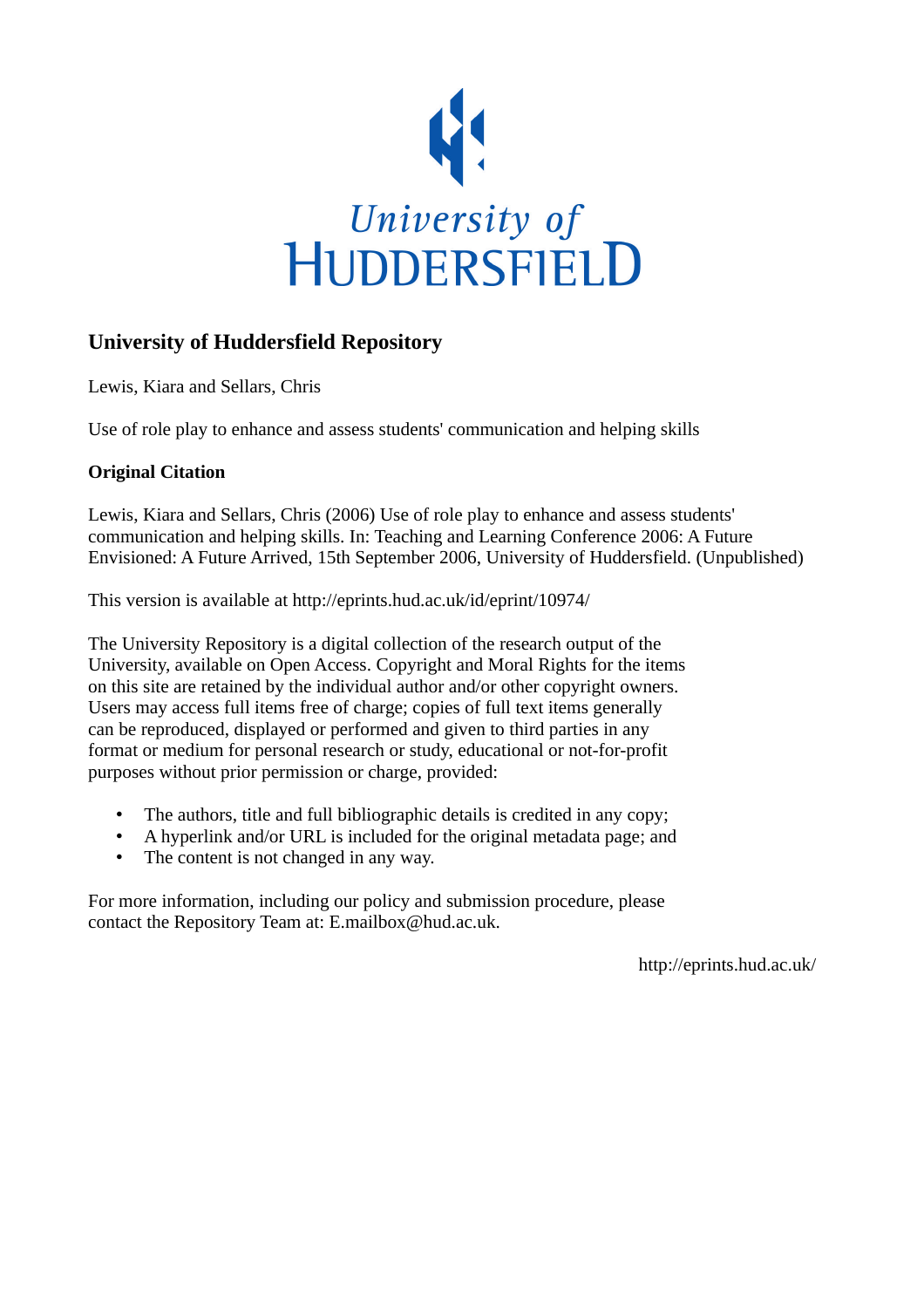# Use of role plays to enhance and assess students' communication and helping skills

Kiara Lewis & Chris Sellars(Division of Sport & Health Studies)

Social relationships lie at the heart of our humanness and, in turn, communication lies at the heart of our relationships (Rogers & Escudero, 2004, p.3)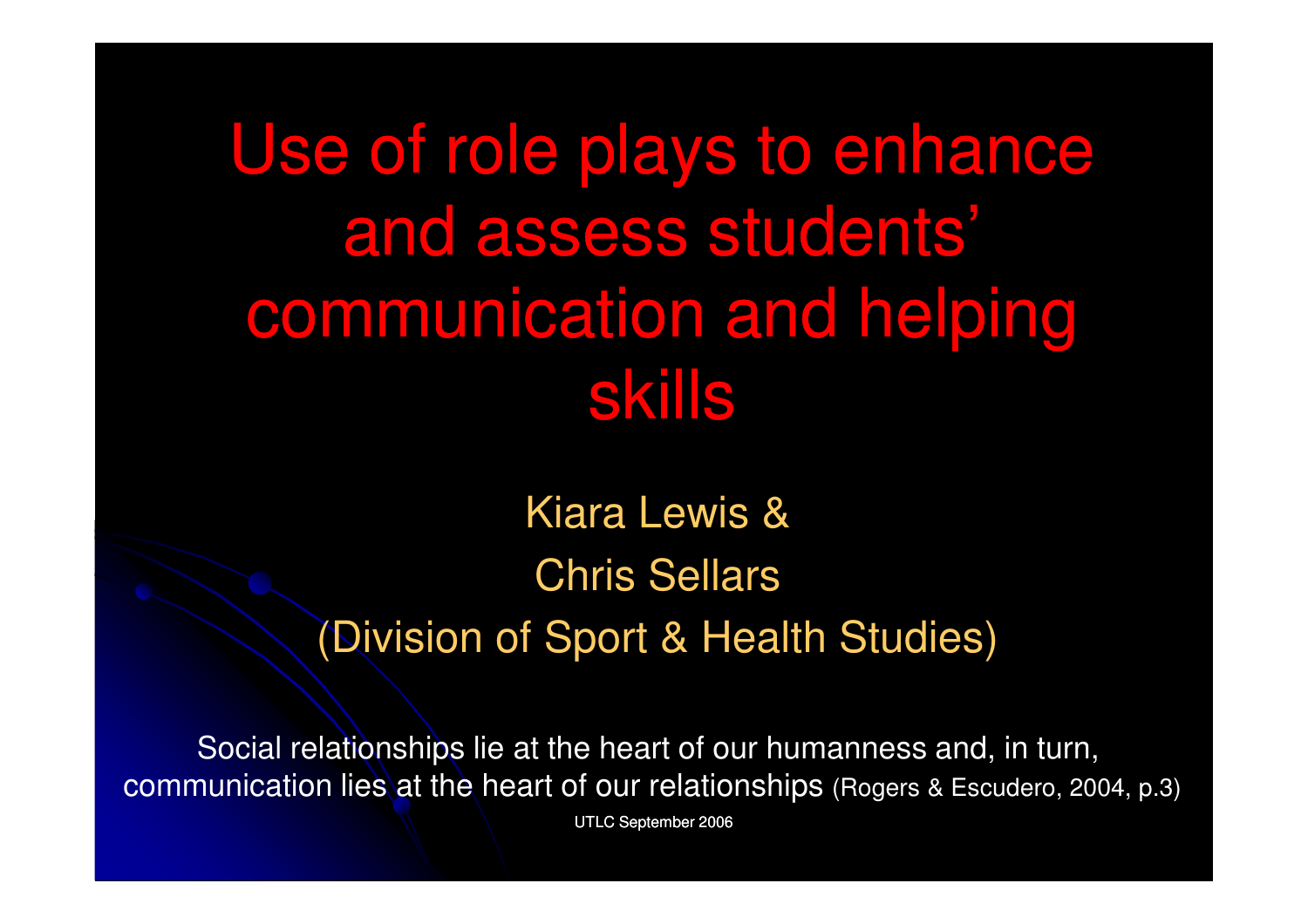#### Some definitions

Social skill

'the ability to interact with others in a given social context in specific ways that are socially acceptable… personally beneficial, mutually beneficial, or beneficial primarily to others' (Combs & Slaby, 1977, p.162)

Communication skills

'refer to the ability to realize communicative goals while behaving in a socially appropriate manner' (Kelly et al., 2003, p.724)

'To perform skillfully, the individual must be able to identify the emotions or intent expressed by the other person and make sophisticated judgements about the form and timing of the appropriate response' (Becker et al., 1987, p.9)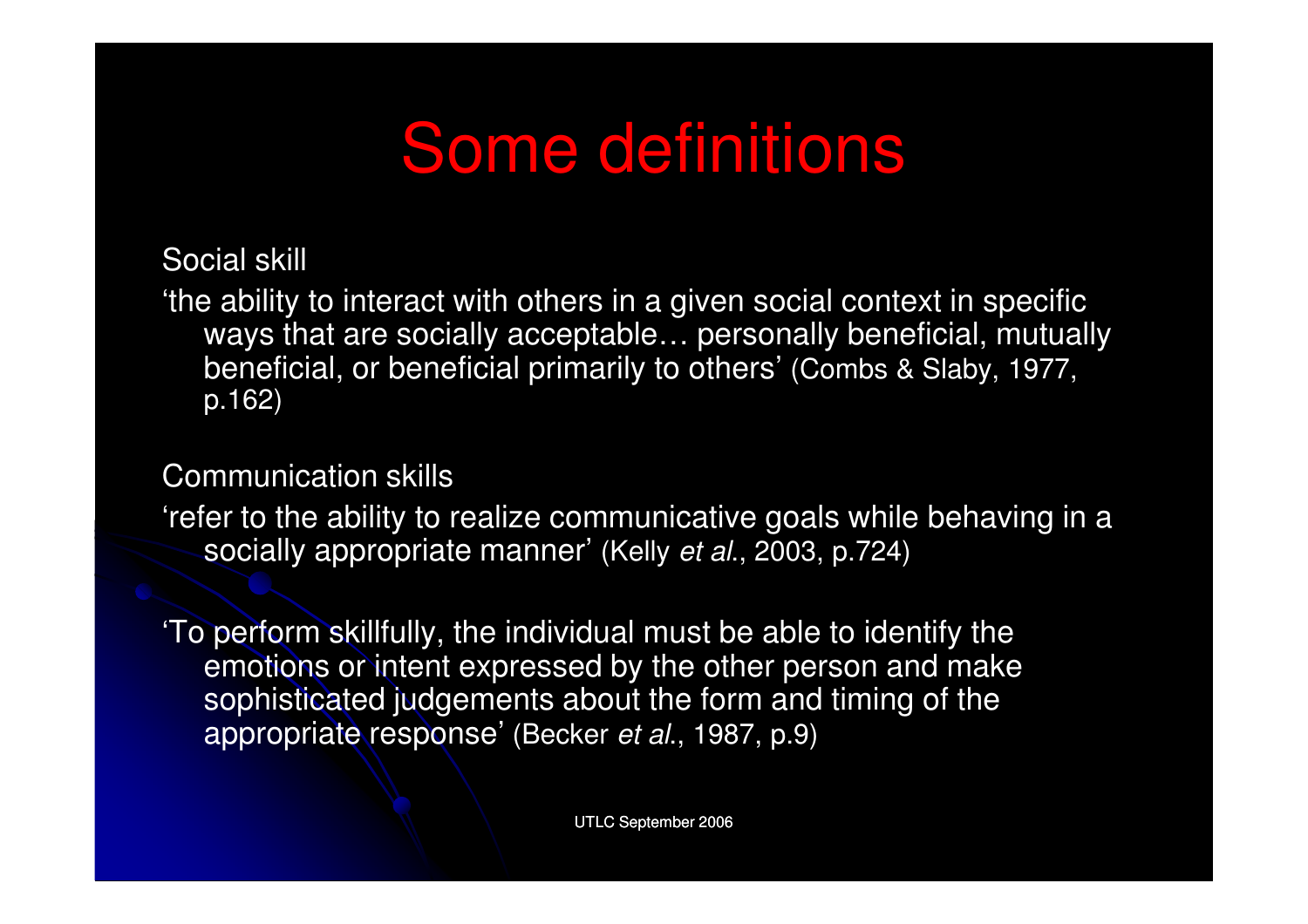# Helping skills

'Helping is a two-way, collaborative process' (Egan 1998, p.7)

Skilled Helper Model (Egan 1998, p.25)

- Identifying and clarifying problem situations
- Helping clients determine what they need and want
- Helping clients discover how to get what they need and want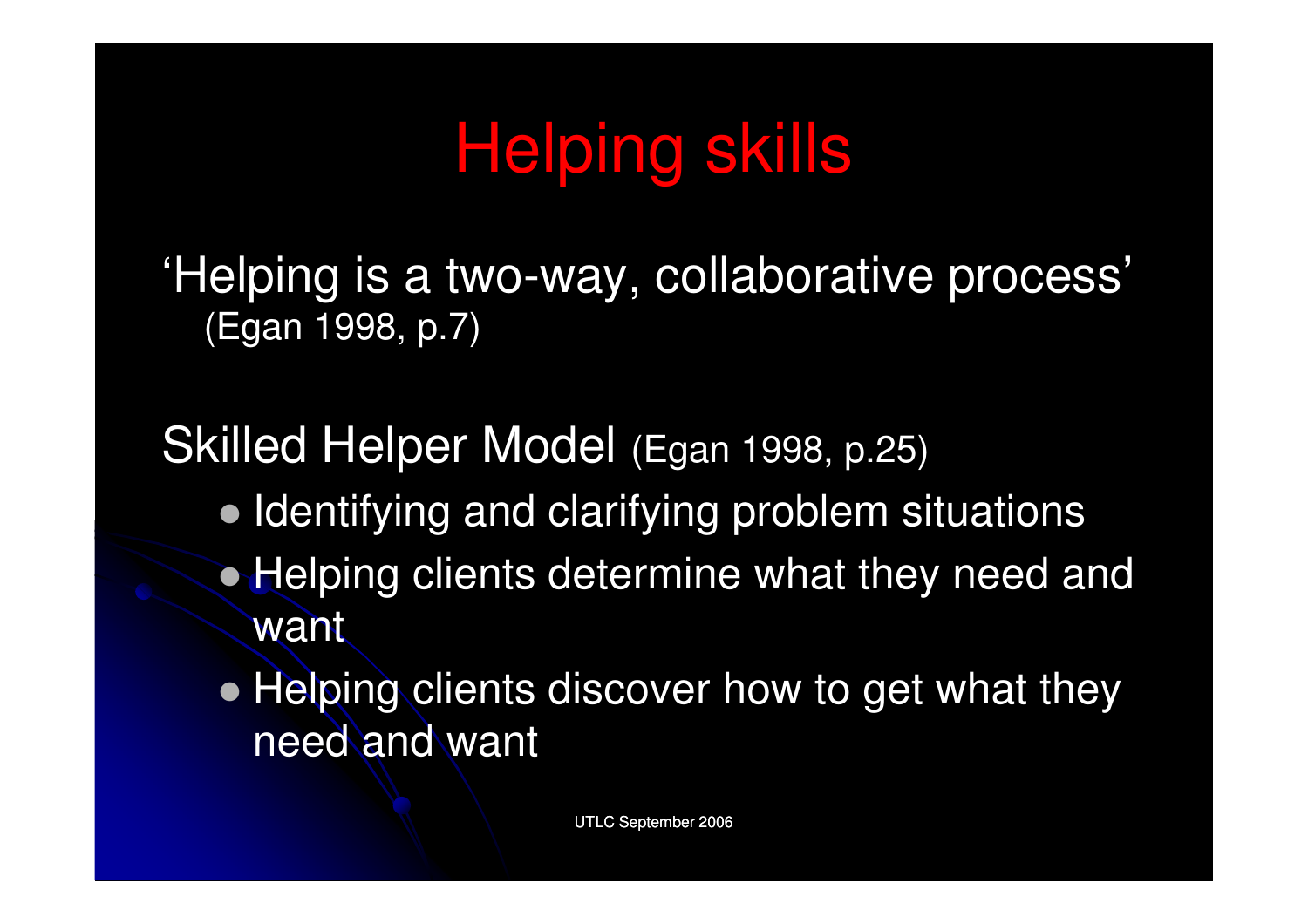#### Elements of social skills

- **•** Are learned
- Are composed of specific verbal and non-verbal behaviours
- Entail appropriate initiations and responses
- **•** Maximise available rewards from others
- $\bullet$  Require appropriate timing and control of specific behaviours
- Are influenced by prevailing contextual factors

How can these be developed and assessed within a module?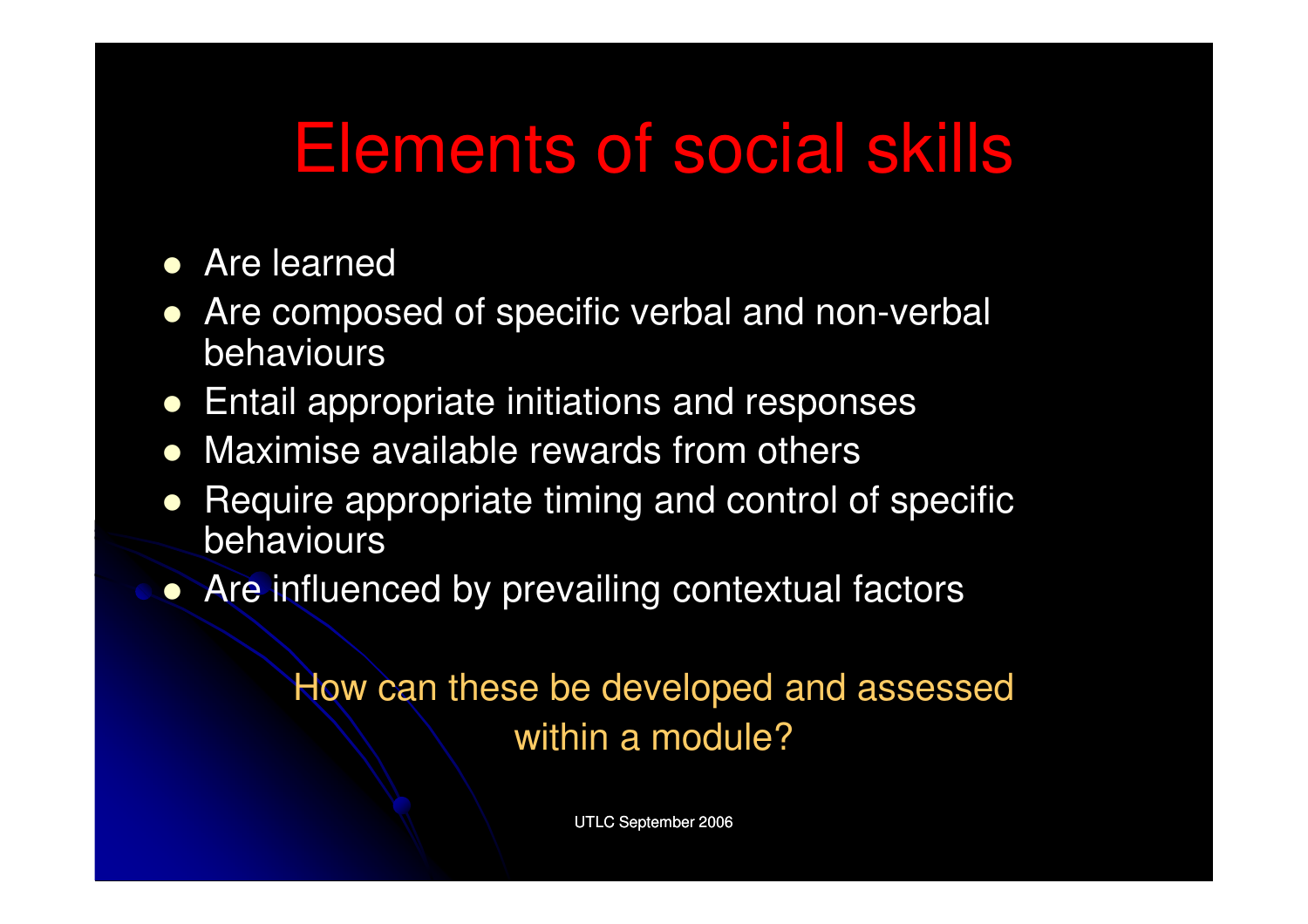#### Developing competence

Wilson & Sabee (2003) suggest three qualities associated with competence:

- 1.. Knowledge (knowing what one should do)
- 2.. Motivation (the *desire* to do it)
- 3.Skill (ability to do it)

Do our courses facilitate all three qualities?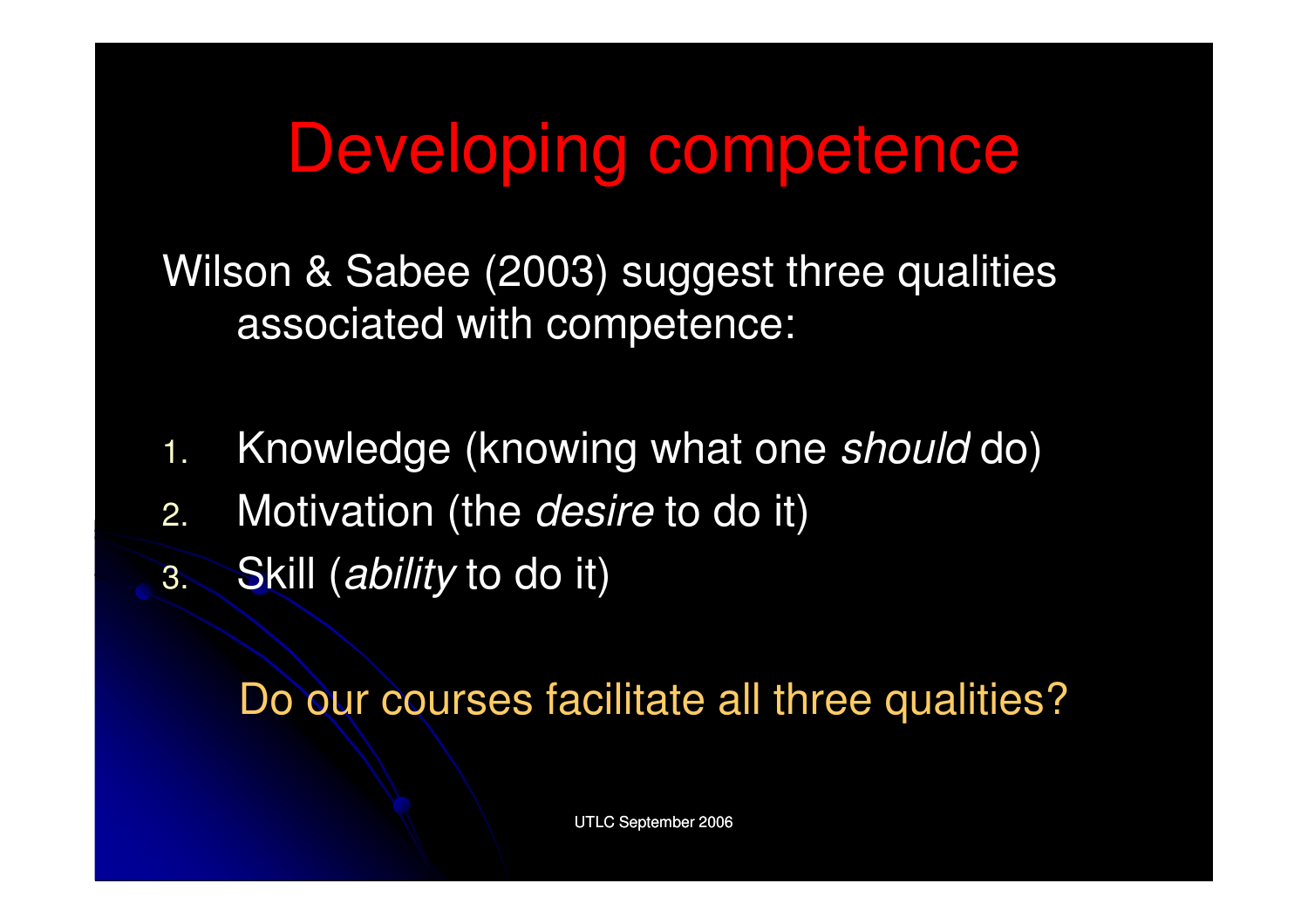#### Want to help students move through:

- Unconscious incompetence
- Conscious incompetence
- **Conscious competence**
- Unconscious competence

Hargie, 2006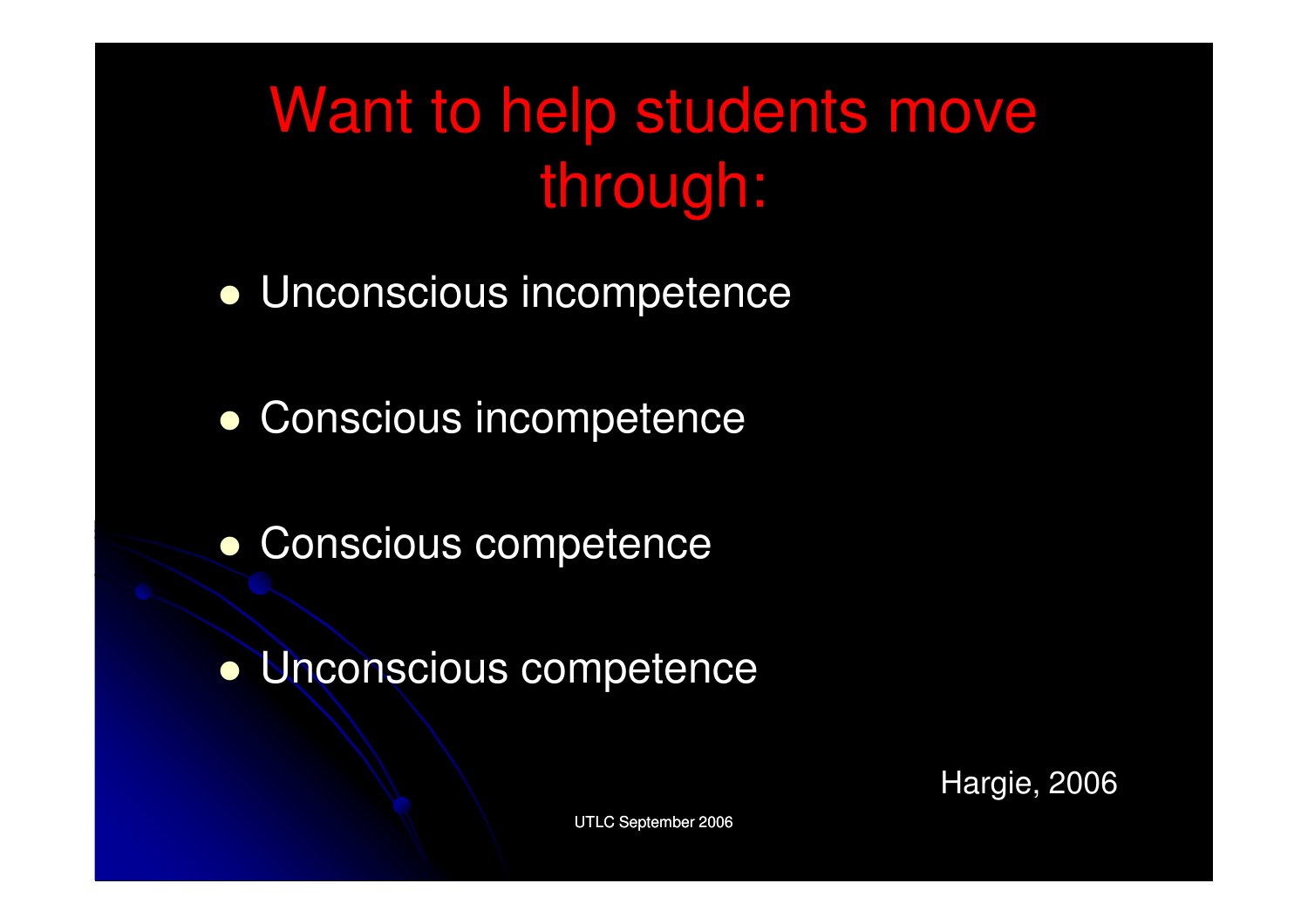## Developing skills

• Microteaching/microtraining (short sessions in small groups focussing on specific skills) $\bullet$  Preparation, *sensitisation*, evaluation

#### But critiqued as very 'reductionist', e.g.:

- whole communication more than some of the parts <u>(so</u> more about honing in on specific skills)
- $\bullet$ spontaneity and genuineness lost (so initial performance dip, but later automaticity can return)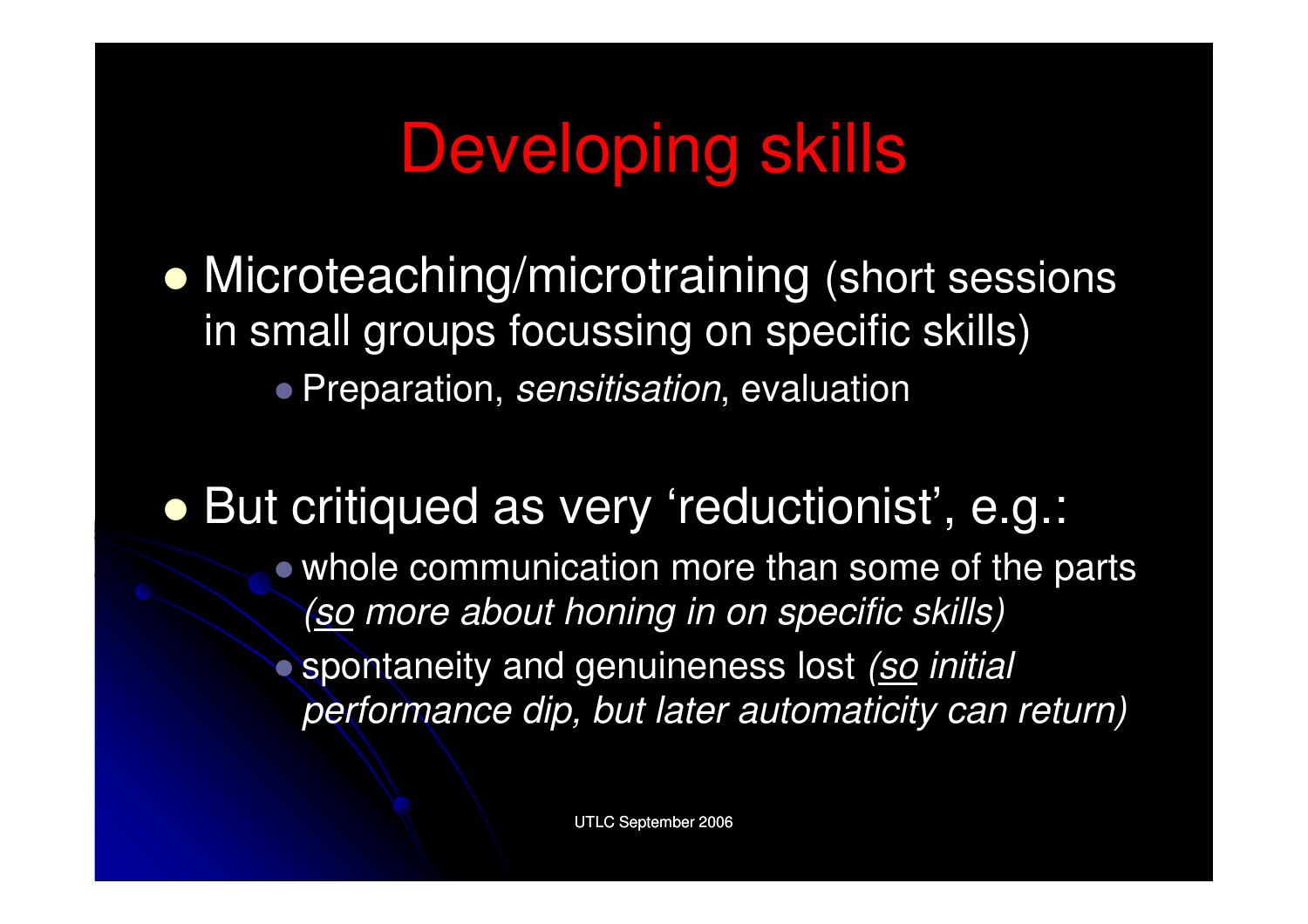#### Module details

Consultation and reflection element:

- Evaluate appropriate use of a variety of helping and counselling skills.
- Use relevant theory of counselling to critically evaluate the consultation process.
- Identify personal strengths and weaknesses in their communication skills.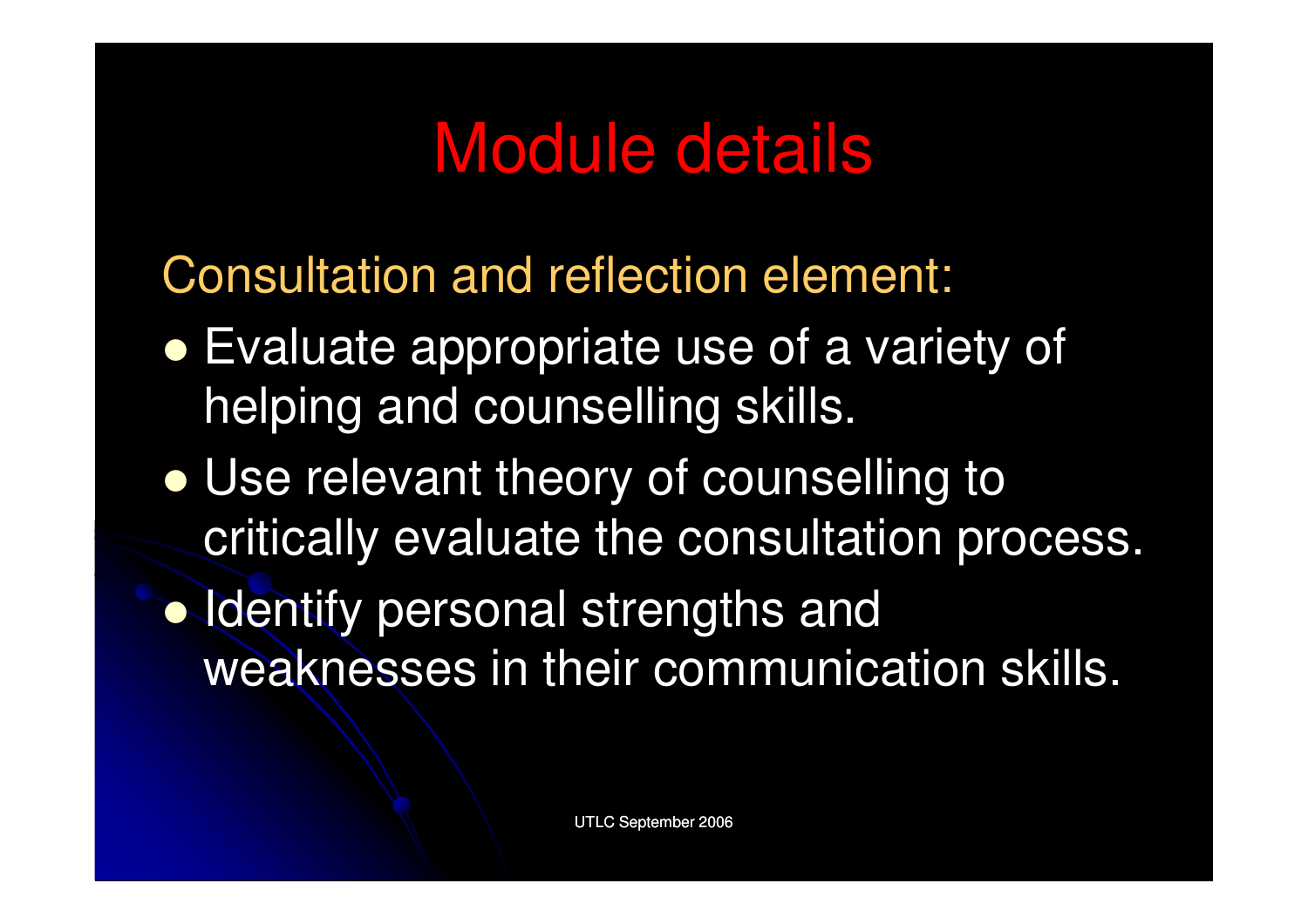## Role Play Outlines

- **•** Demographics
- **Involvement in physical activity/sport**

 Why you have sought advice / What you hope to achieve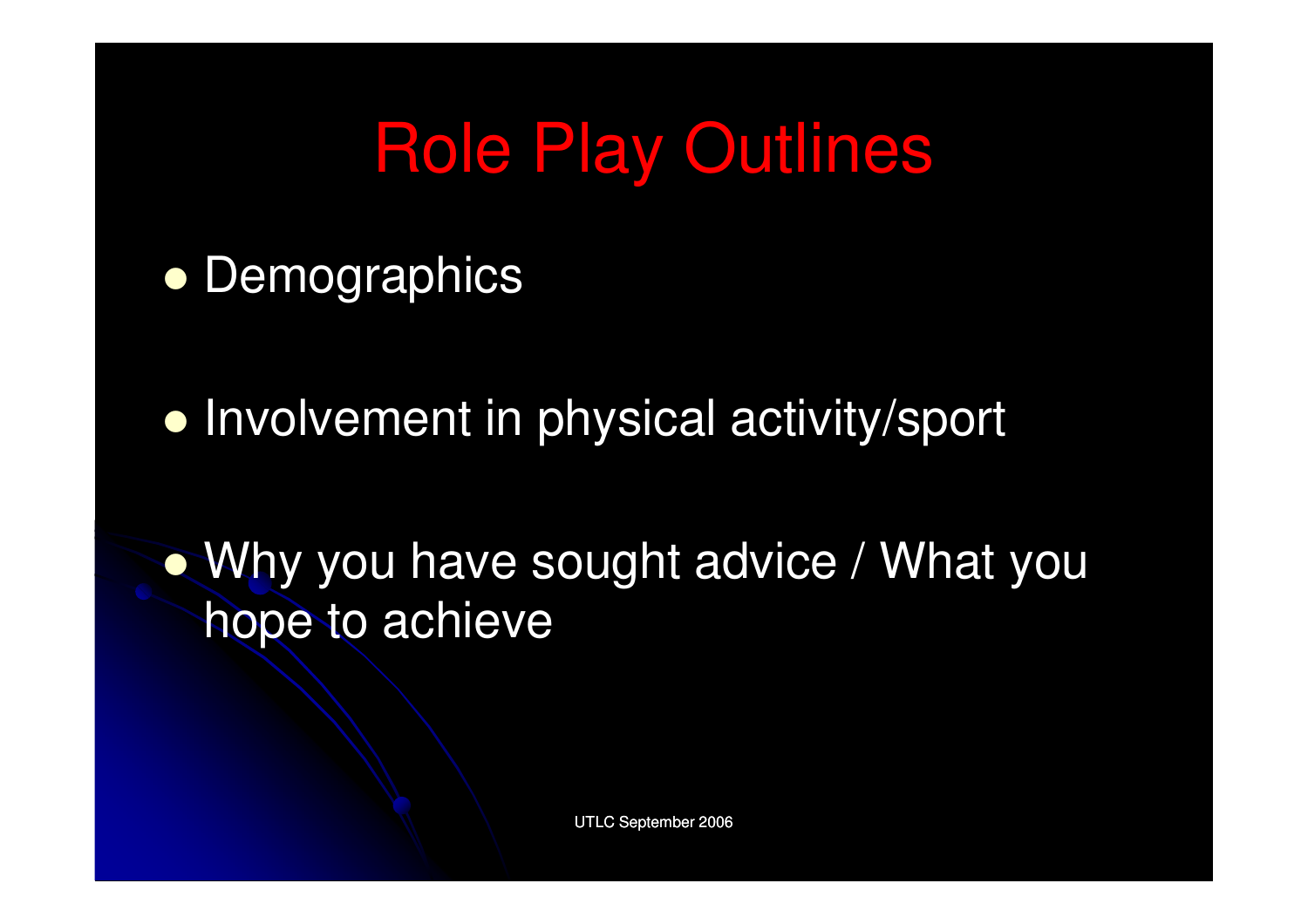## Have ago (in threes)

- **Please work in threes**
- $\bullet$ • One person plays the *helper*, one the client and one the observer
- **Please read the relevant instructions**

• Instructions/Handouts **• Reflection**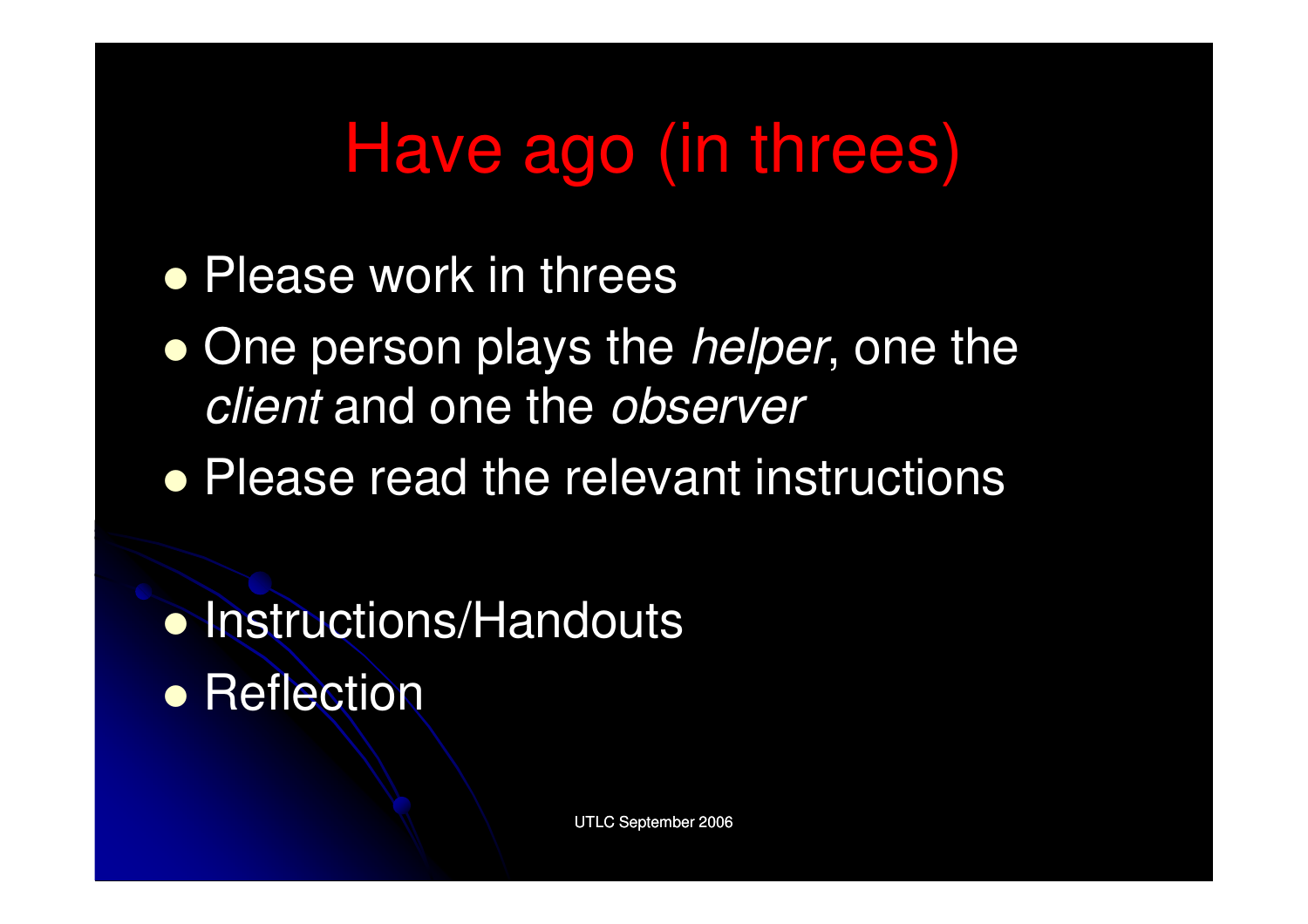#### The reflective cycle

**Description:**What happened?

**Action points:** If doing again, how would you improve 'performance'

 Where does the literature fit in?

**Conclusion:**What could you have done differently?

> $of what han$ **Analysis:** What sense can you make of what happened?

**Feelings:**What did you/are you feeling?

**Evaluation:** What was good and badabout the experience?

Gibbs, 1988

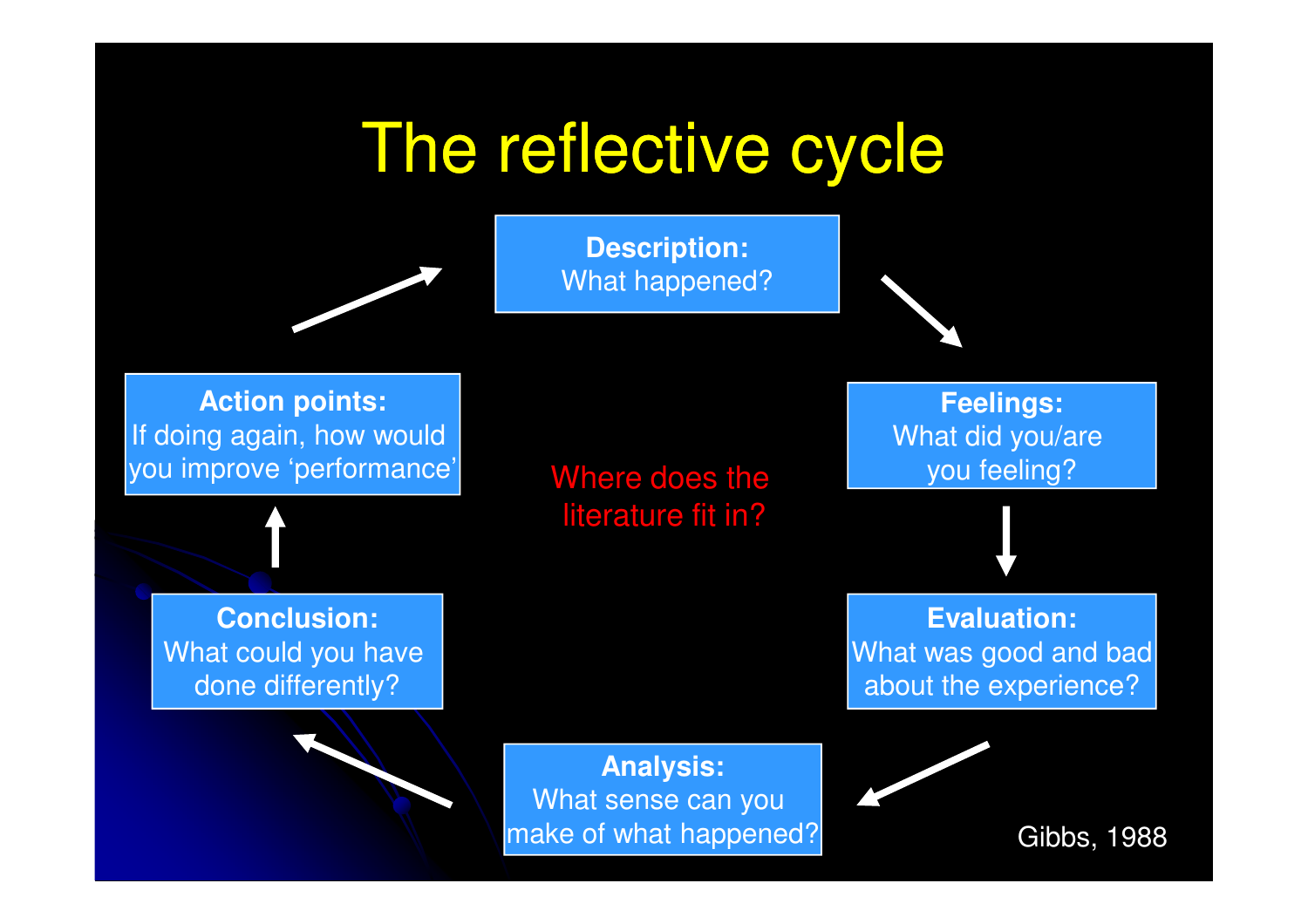#### When should you reflect?

**• Reflection in action** 

• During the action

**• Reflection on action** ● Post action

 Multi-stages reflection Combining reflection at different stages

How might this relate to your role play reflective practices?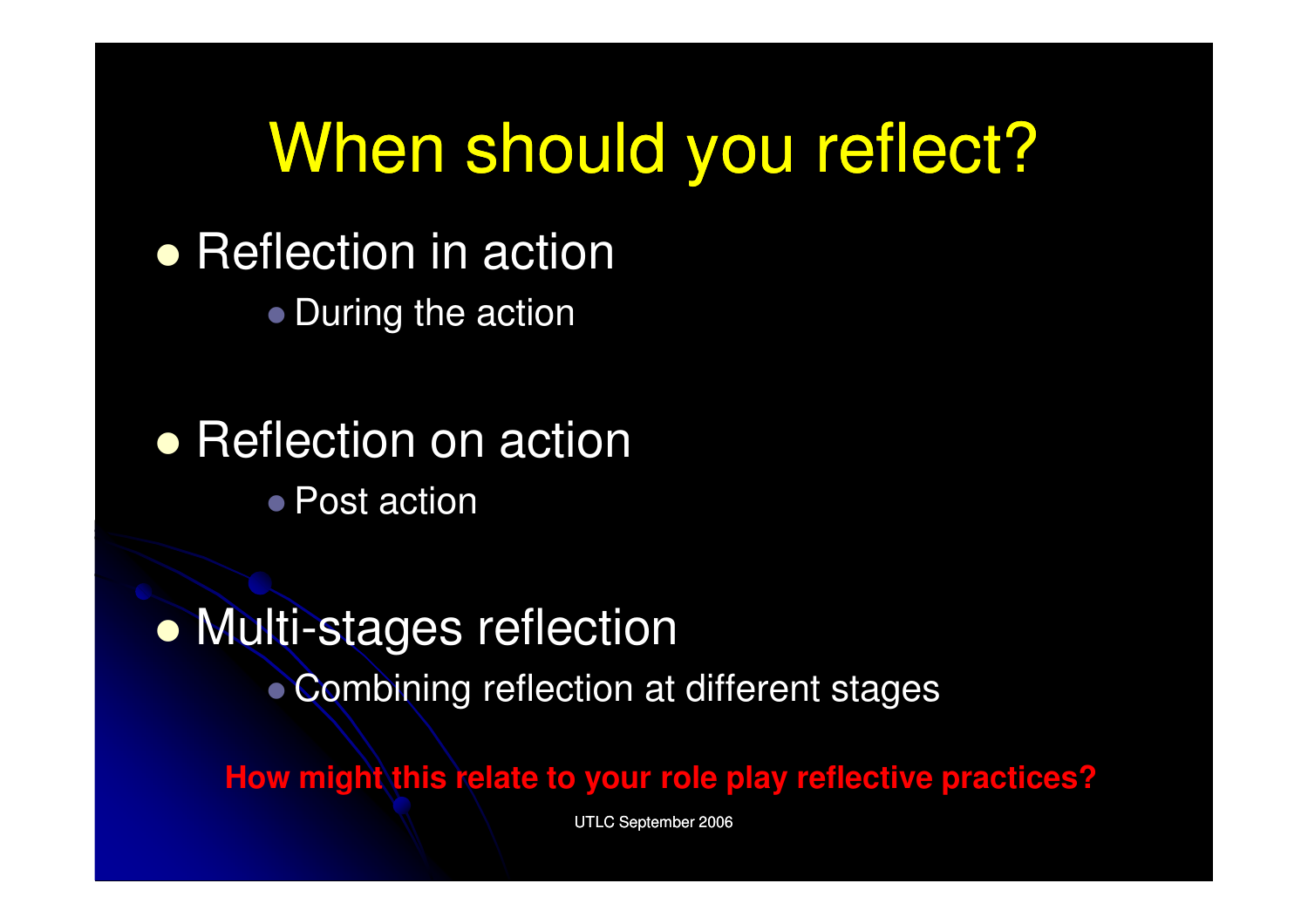# Ways of reflecting

- Talking
	- Alone
	- $\bullet$
- $\bullet$ **Writing** 
	- Alone
	- $\bullet$
- Reading
	- Alone
	- With others
- **Observation** 
	- Alone
	- With others

Alone mental replay, imagery<br>With others post action debrief post action debrief

Alone reflective journal writing<br>With others reviewing critical mome reviewing critical moments

> professional guidelines sharing readings of good practice

of others in similar situations (e.g., video) listening to audio/video-tapes of interaction with others

Richards & Ghaye, 2004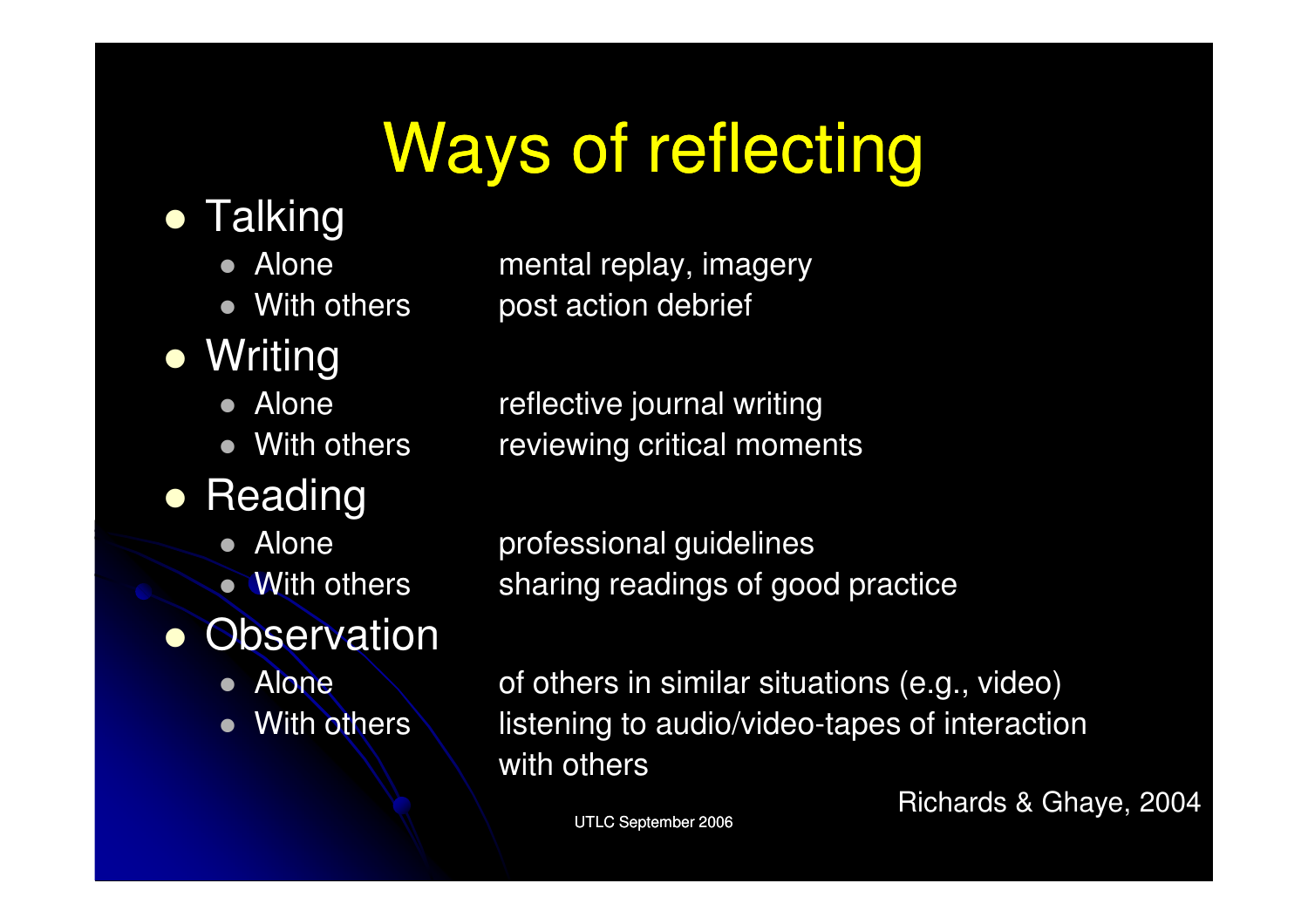# Ask yourself…

• What did I think?

What did I say?

- What did I hear?
- What did I see?
- How did I feel?
- What did others say?
- What action did I take (how did I respond)?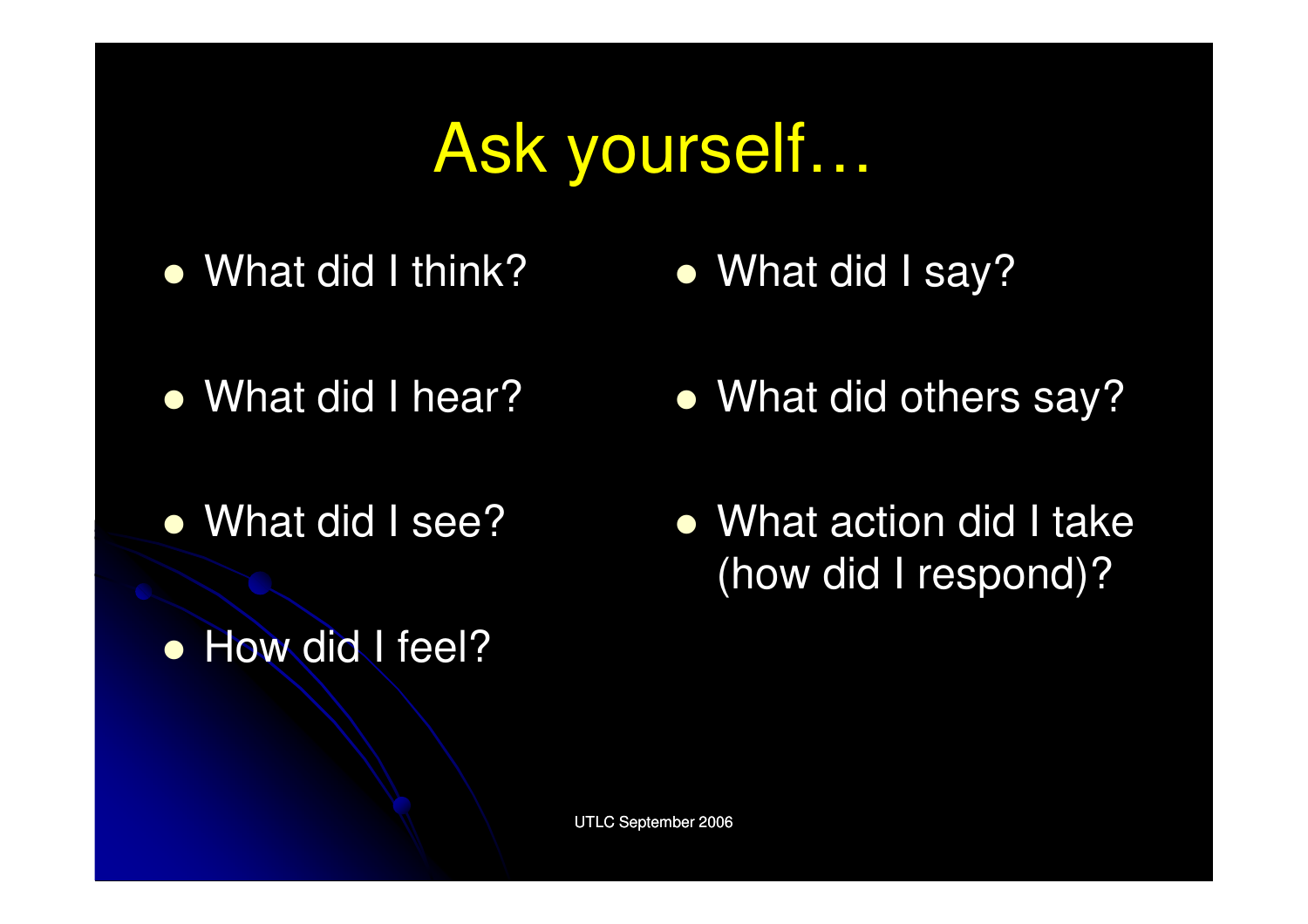# **Clips**

#### $\bullet$ • See actual role play outline (for S)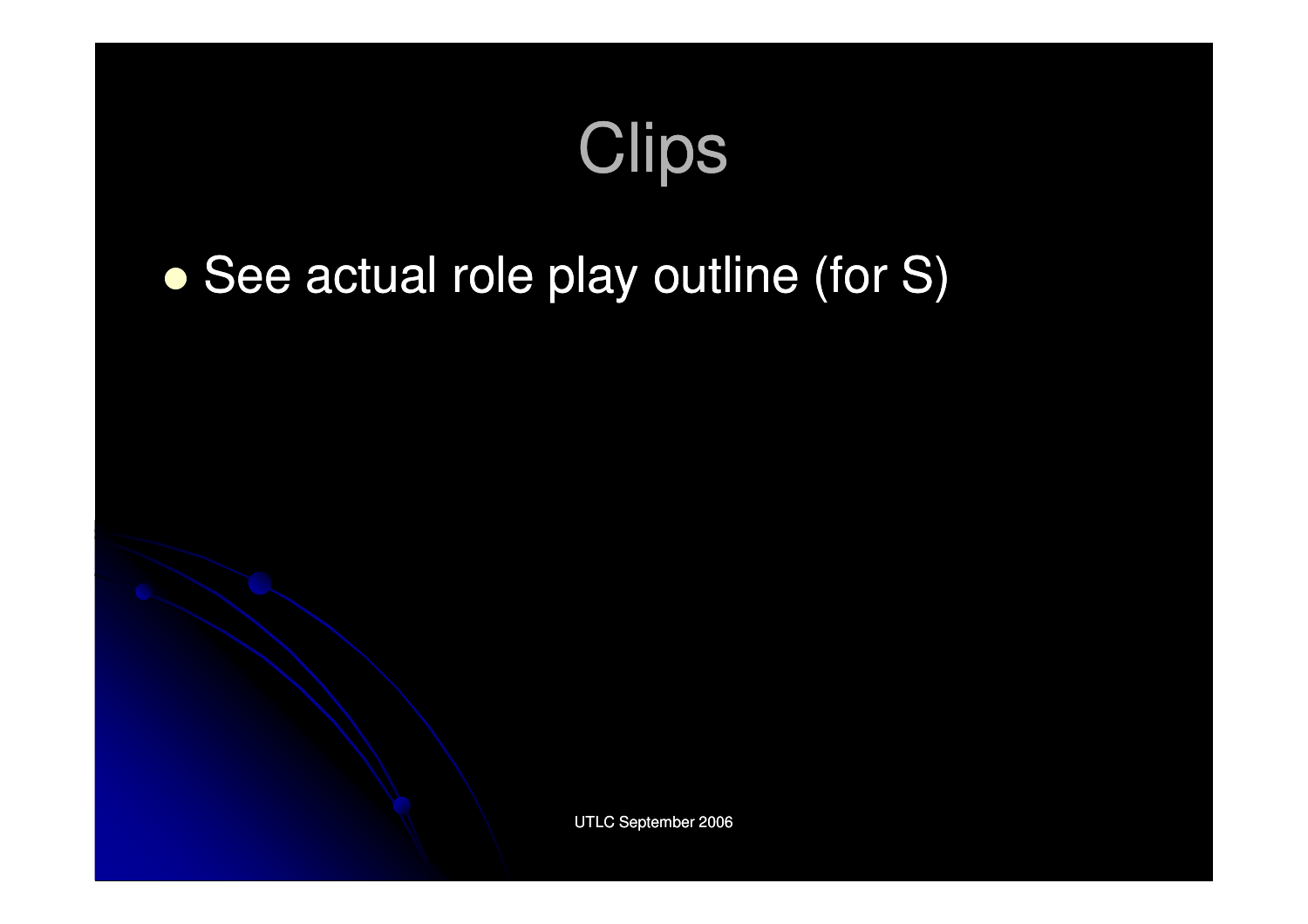#### Exerts from focus groups

#### **• Transferability of skills**

"the skills that I learnt in…the role plays actuallyhelped me to gain more information for my dissertation"

### Ability to empathise

"…greater understanding …about how they are feeling, as opposed to me just wanting them to do things, it's sort of looking at it from theirpoint of view"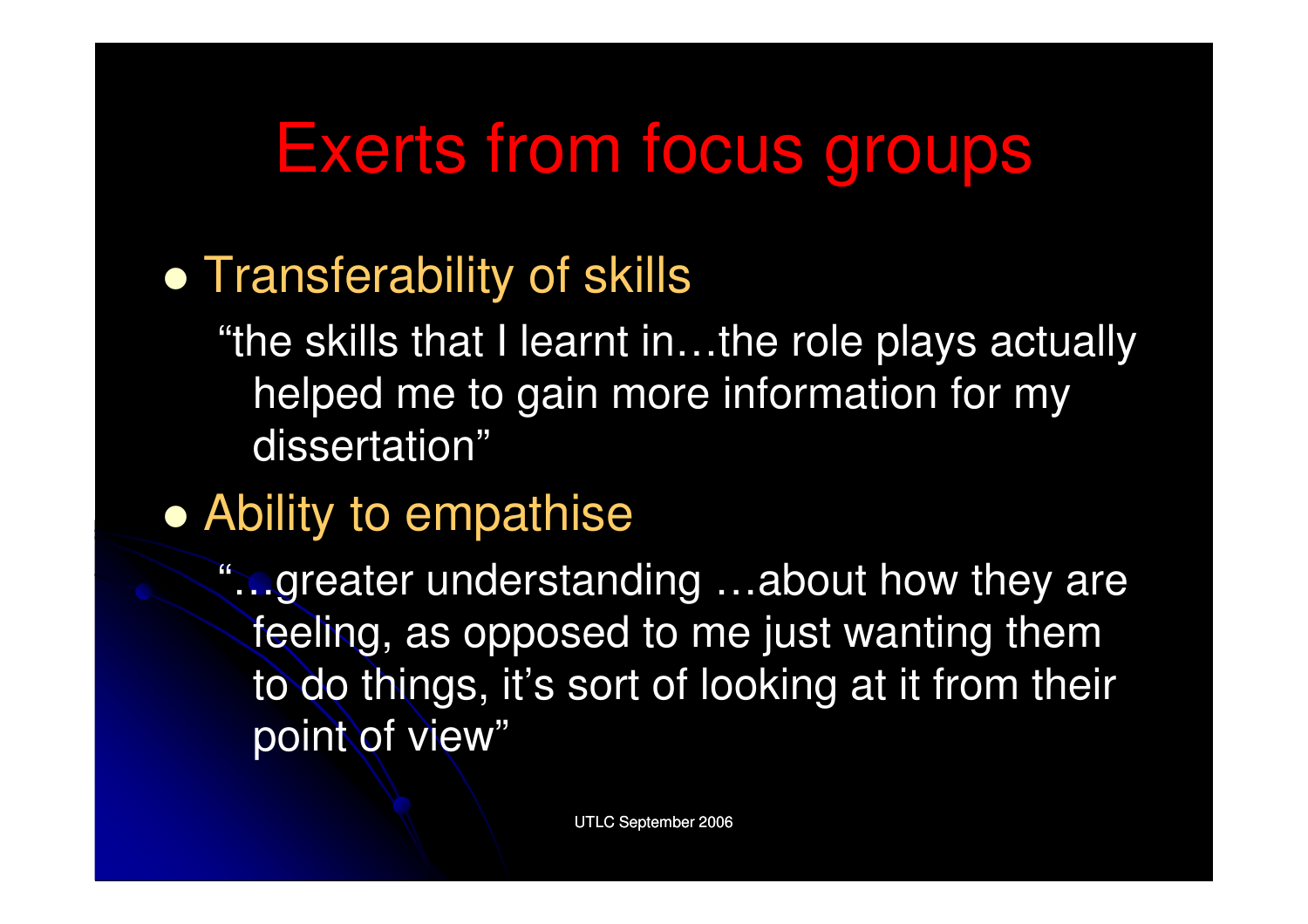#### Exerts from focus groups

**• Improvements in communication skills** 

"you concentrate on your listening skills…you're thinking what are they actually saying and you develop from there as opposed to just going through a list of questions"

Usefulness of video

"…especially when you watch it back with someone else because other people pointed out things that you just don't see"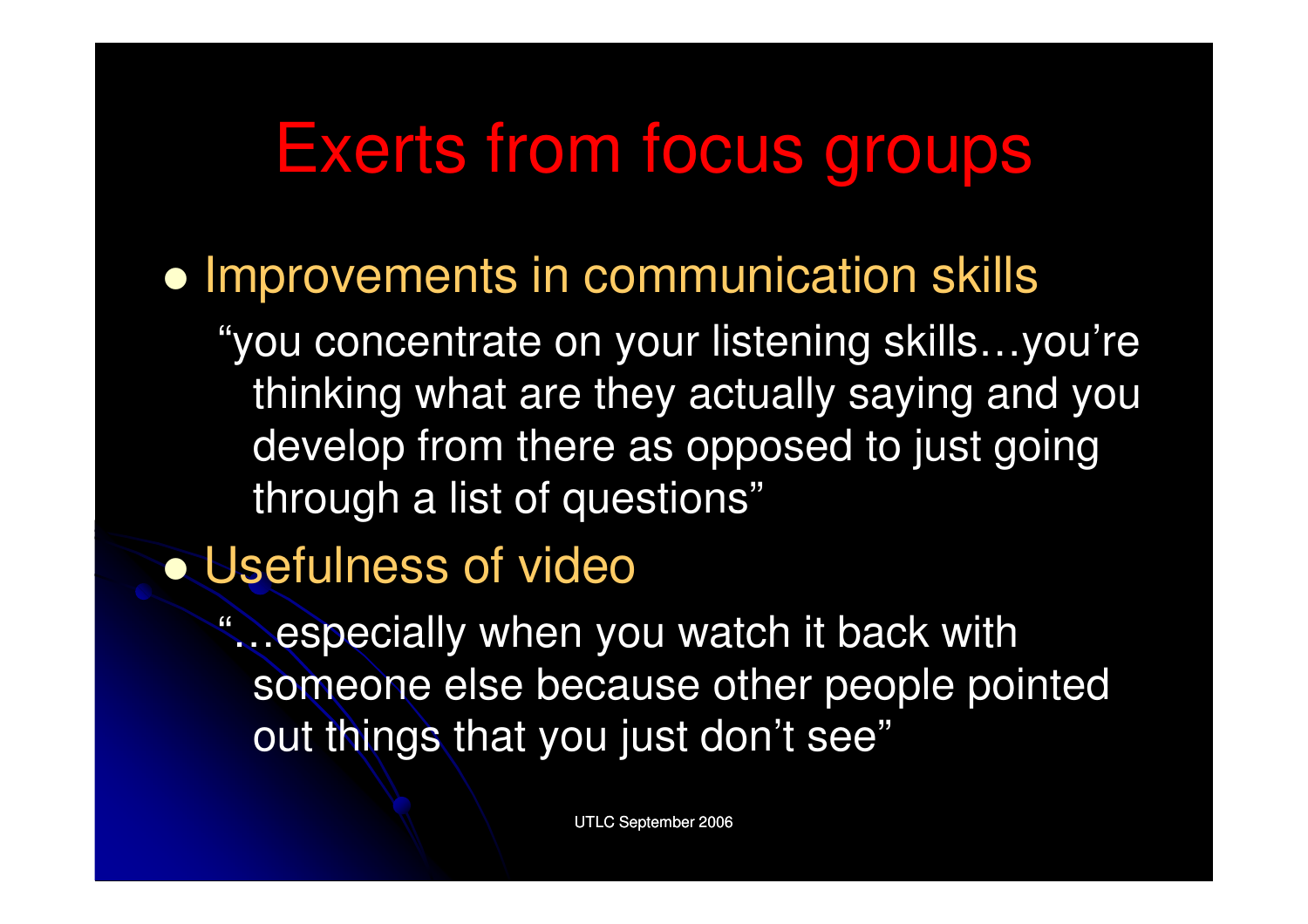# **Critique**

- $\bullet$ • Who chooses the pairs? (Choose their own partners?)
- **Extent of relating to relevant theory**
- **Not taking advantage of practice role plays**
- Making better use of IT
- $\bullet$ Objectivity in assessment / moderation